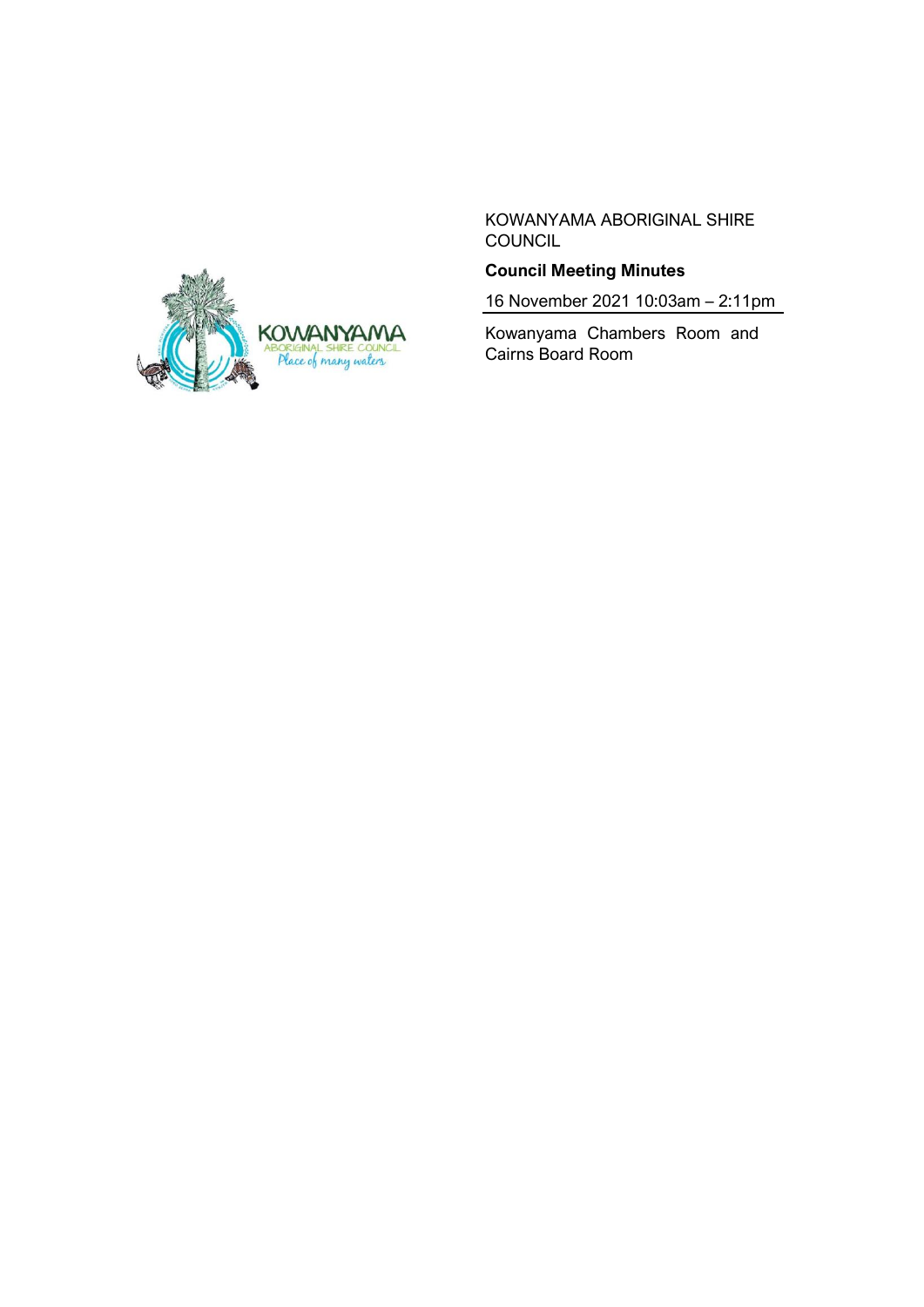# **Present:**

## **Councillors**

Deputy Mayor Cameron Josiah (Councillor) – Kowanyama Boardroom

Cr Teddy Bernard (Councillor) – Kowanyama Boardroom

Cr Jacob Elroy Josiah (Councillor) – Kowanyama Boardroom

#### **Executive**

Gary Uhlmann, Chief Executive Officer (CEO) – Kowanyama Boardroom

Chris McLaughlin, Acting Executive Manager Governance and Operations (A/EMGO) – Cairns Boardroom

Kevin Bell, Executive Manager Community Services (EMCS) – Kowanyama Boardroom (10:07am)

Jacqui Cresswell, Executive Manager Roads, Infrastructure & Essential Services, (EMRIES) – Kowanyama Boardroom

Nicola Strutt, Acting Executive Manager Finance (A/EMF) – Cairns Boardroom (12:14pm – 1:19pm)

Caroline Smith, Acting Executive Manager Human Resources (A/EMHR) – Cairns Boardroom (1:45pm – 1:53pm)

#### **Other**

Viv Sinnamon – Oral Presentation – Update on Cultural Centre (10:04am – 10:32am)

#### **Apologies:**

Cr. Richard Stafford (Councillor)

Mayor Robbie Sands (Councillor)

#### *Meeting Commenced: 10:07am*

#### **1) Welcome**

The Deputy Mayor welcomed Councillors and Executive Team to meeting. Deputy Mayor also welcomed Viv Sinnamon to meeting.

#### **2) Presentation – Update on Cultural Centre – Viv Sinnamon**

Viv Sinnamon presented an oral presentation update on the cultural centre.

**Action Item:** EMCS to check with Building supervisor on cultural centre being cyclone proof

#### **Apologies**

| <b>RESOLUTION – Cr Robbie Sands</b>           | <b>Moved: Cr Cameron Josiah</b>         |
|-----------------------------------------------|-----------------------------------------|
| That Council accept the apologies of Cr Sands | <b>Seconded: Cr Jacob Elroy Josiah</b>  |
|                                               | All in favour<br><b>MOTION CARRIED:</b> |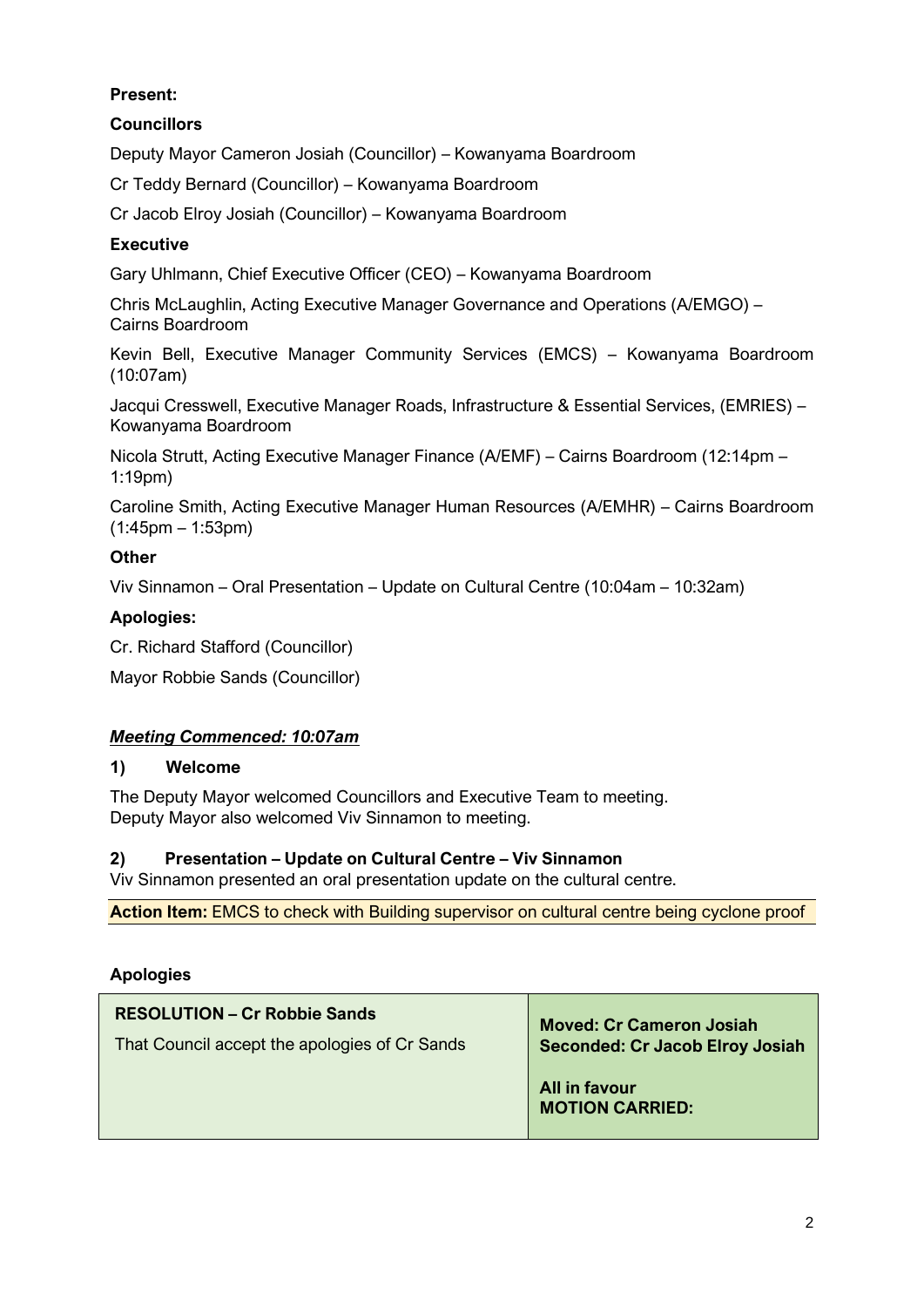| <b>RESOLUTION - Cr Stafford Apologies</b>         | None in favour             |
|---------------------------------------------------|----------------------------|
| That Council accept the apologies for Cr Stafford | <b>MOTION NOT CARRIED:</b> |
|                                                   |                            |

### **3) Minutes from previous meeting**

Gary Uhlmann CEO presented previous Council Meeting minutes:

| <b>RESOLUTION - Minutes</b><br>Minutes from Ordinary Council meeting 19 October<br>2021 be adopted as true and accurate. | <b>Moved: Cr Cameron Josiah</b><br><b>Seconded: Cr Bernard</b> |
|--------------------------------------------------------------------------------------------------------------------------|----------------------------------------------------------------|
|                                                                                                                          | All in favour<br><b>MOTION CARRIED:</b>                        |

## **4) Action Items**

Gary Uhlmann presented Action Items - In Progress. Action Items register is ongoing and progressing.

## **5) Reports**

#### **a) Chief Executive Officer**

Gary Uhlmann, CEO presented a verbal information report:

- Kate Hams has commenced as the Business Enterprise Manager
- Visit scheduled for the 24 November 21 from the Director General of Tourism. Will visit Oriner's Station.
- Covid19 statistics are looking promising  $75\%$  1<sup>st</sup> dose and  $55\%$  2<sup>nd</sup> dose
- Borders will open on the  $17<sup>th</sup>$  December
- CoVid will most likely get into Queensland once the borders have opened
- 9 out of 10 people who have died have been unvaccinated
- Even with an 80% vaccination rate, hospitals/health clinics will be very busy. Only 11 ICU beds in Cairns Hospital.
- Local Disaster Management Group (LDMG) meeting on this Friday 19 November 21 and will discuss.
- Contractors what position will Council take on contractor's who aren't vaccinated?

A/EMGO – Council can not make their own mandate laws/rules unless also backed by the Chief Health Officer (CHO)

Queensland Police, Aged Care & Disability, Queensland Health have all been mandated – workers are to be vaccinated.

- After 17 December 21 the unvaccinated will have no access to licenced venues including the canteen.
- Police to do security for canteen and vaccination checks.
- Unvaccinated are not allowed to visit hospitals, aged care or prisons.
- Cattle Muster Muster has had great progress a few weeks left before complete.
- Ten (10) local have been trained to help with the mustering.
- Cattle company has helped the youth of community for work, money etc.
- Capitol program PBC partnership need to work together so combined we are helping community as a whole.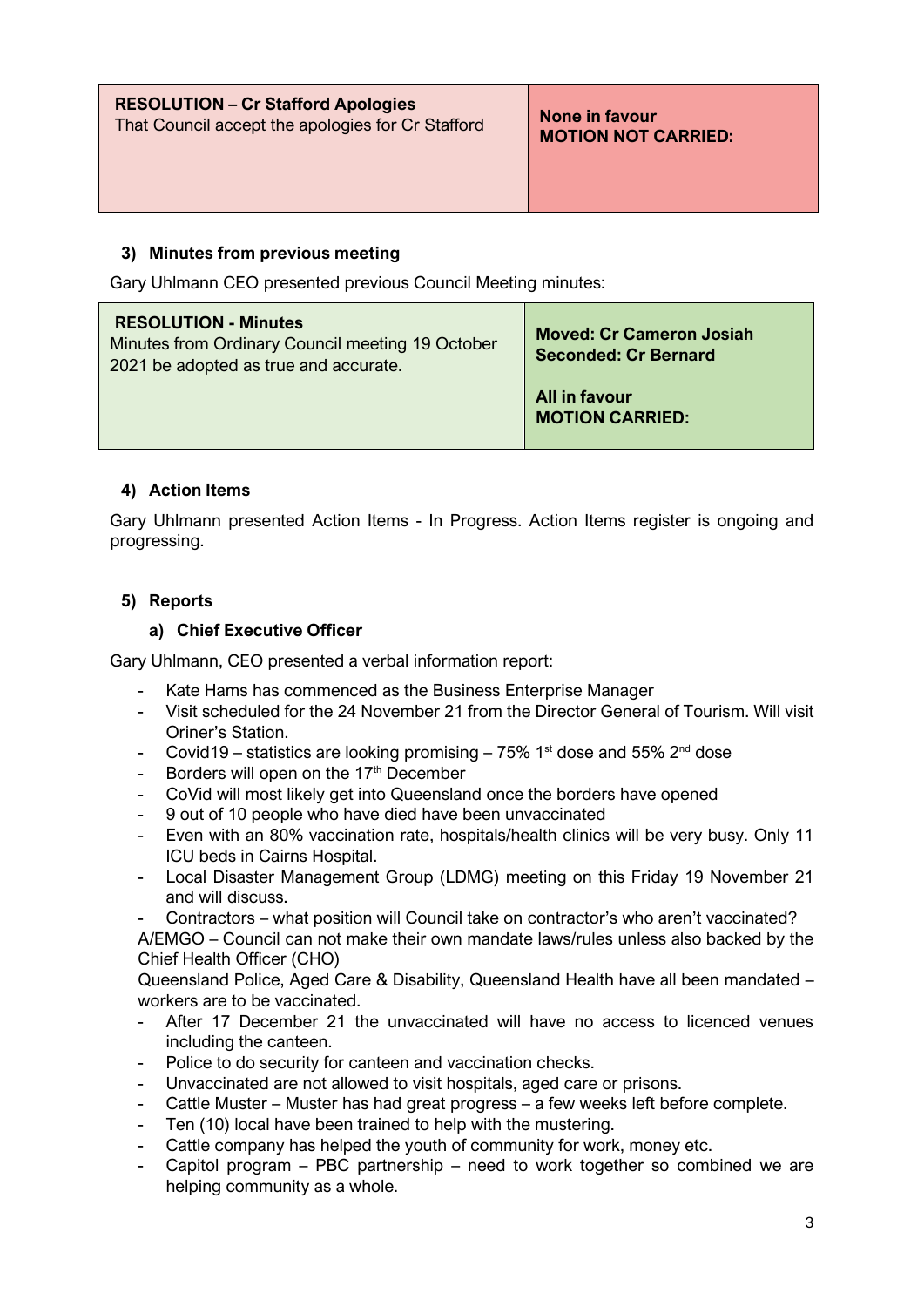- Roads crew and building program are progressing and doing well.
- Inspection of Canteen fantastic results. A few issues with presentation:

Toilets are not being cleaned regularly and rubbish is being left behind the building. Require better cleans on toilets and grounds. The grass is dying off and needs to be watered regularly. Need to add conditions into lease. Self-flushing toilets have now been installed.

- Congratulations to Mayor Sands who is now the Chair of Torres Cape Indigenous Council Alliance (TCICA)
- Sly grog impact on cultural, health, education etc. Justice group to be a main support.
- Law and order Justice workshop forum to be organised before Christmas.
- Carriage Limit issues with police not understanding how the limit works has now been sorted.
- Carriage limit 12 pack if you have 10 at the canteen you can only take 2 away not another 12.
- Organisational Structure implementation Union has now given the go ahead to move forward.
- Position of Executive Manager Corporate Services to be advertised along with Human Resources Manager and Governance etc.
- Have met with Cairns office employees and all is OK
- Proposed structures to be implemented for EMRIES and EMCS. Line manager's to be informed.

EMCS stated that the Land and Sea offices will now be included in community services which is good.

EMRIES advised all line manager's will be organised for a meeting next week.

Cr Teddy Bernard asked what is happening with the Blue Café and the Bakery?

CEO advised that there were 2 x responses to Expression of Interest for the Blue Café and an application for the bakery. Need to review applications and negotiate.

Cr Jacob Elroy Josiah asked if any locals were on the Airport refuelling course?

EMRIES advised that they need to pass a police check and training is booked for early December. Position for Admin support for the airport to be advertised.

CEO asked if there was a self-serve fuelling solution?

EMRIES advised that it is on hold for now as Airport Manager has been on leave. Will chase up next week.

Airport fuel tanks to be tested for contamination and to be cleaned.

Cr Jacob Elroy Josiah asked if Council could get pump and blower for tyres back at the workshop.

EMRIES advised that they are locked in the workshop as the connections kept getting stolen.

**Action Item:** EMRIES to check connectors for pump and blowers at the workshop

*Short Break – 11:40am to 11.55am*

#### **b) Executive Manager Governance and Operations (Acting) i) Information Report**

Chris Mclaughlin, A/EMGO presented information report:

- Flood Study has been completed with consultants to identify risk areas in Kowanyama.
- Canteen Lease the drafted lease is currently with Kowanyama Sports and Recreation Association (KSRA) for signoff.
- Cattle Company Cattle muster is currently underway. Council continues negotiations with Abm Elgoring Ambung Aboriginal Corporation RNTBC regarding land use.
- The Audit and risk committee met on 07 October and endorsed our financial statements and external audit closing management letter which has given us an unmodified result, which is great for Council.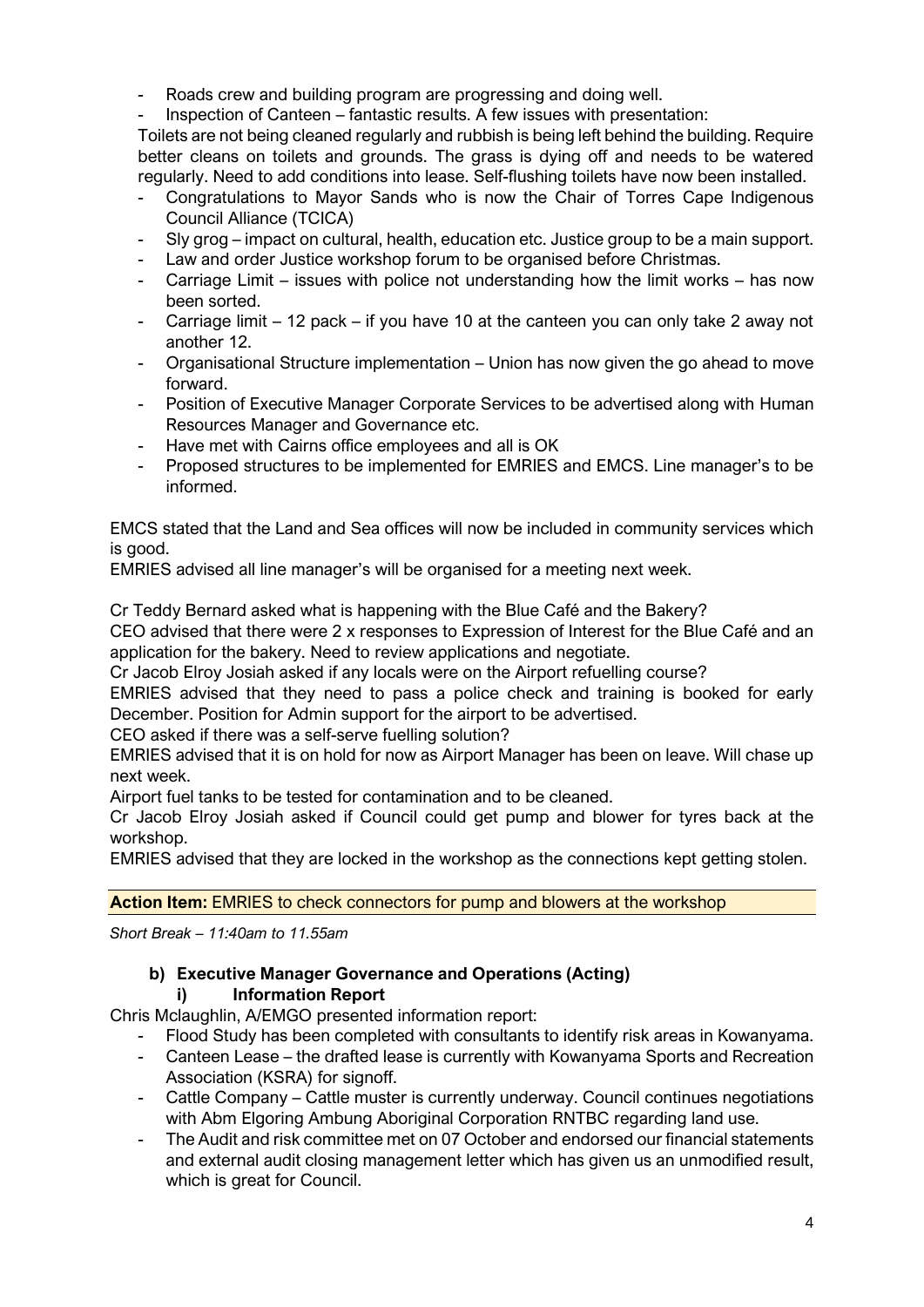- Following negotiations with Telstra, Council is upgrading our current network which will provide great speeds and security. Implementation will occur in the coming weeks.

EMCS was asked by Thomas Hudson to explore the potential for housing for KSRA manager and add to the lease?

CEO advised that the request has been noted.

- Apunipima Council received a proposal and plans for accommodation/housing on the current lease site. Trustee meeting to be done for next Council meeting.
- Air Services Australia (ASA) tower still standing and is required to be removed by the end of the year. 50% loading penalty month by month not on a new lease.
- Cairns Office current lease until 02 December. There are some issues with the current site. Meeting to be organised with current office manager and also property managers. Possible move for the Cairns office.

#### **ii) Agenda reports**

Chris McLaughlin, A/EMGO presented the following Agenda Reports:

#### - **Annual Report**

Pursuant to section 182(2) of the Local Government Regulation 2012 (Qld), each Queensland local government must adopt its annual report within one (1) month after the day the auditorgeneral gives the auditor-general's audit report about the local government's financial statements for the financial year to the local government.

| <b>RESOLUTION - Annual Report</b><br>That pursuant to section 182(2) of the Local<br>Government Regulation 2012 (Qld), Council resolve to | <b>Moved: Cr Bernard</b><br><b>Seconded: Cr Jacob Josiah</b> |
|-------------------------------------------------------------------------------------------------------------------------------------------|--------------------------------------------------------------|
| adopt its Annual Report 2020/2021                                                                                                         | All in favour<br><b>MOTION CARRIED:</b>                      |

*Lunch Break – 12:14pm – 12:52pm Nicola Strutt joined meeting at 12:52pm*

#### - **Councillor Vacancy**

Richard Lee Stafford was elected to the Kowanyama Aboriginal Shire Council as Councillor on 28 March 2020.

Cr Richard Stafford has not attended the last two (2) Ordinary Meetings in September, and October 2021. No apology was provided, and Council did not accept the apology. Leave was not approved for the absence. The following additional facts are relevant to Council's reference, namely:

- 1. Cr Richard Stafford informed Mayor Sands verbally during the week of 2 August 2021 of his intention to formally resign from the office of Councillor at the August 2021 Ordinary Meeting. No formal resignation was ever tabled.
- 2. Cr Richard Stafford has been absent from 8/11 total ordinary meetings in the 2021 calendar year.

S162(1)(e) of the Local Government Act 2009 (Qld) states that:

A Councillor's office becomes vacant if the councillor…

…(e) is absent from 2 or more consecutive ordinary meetings over a period of at least 2 months….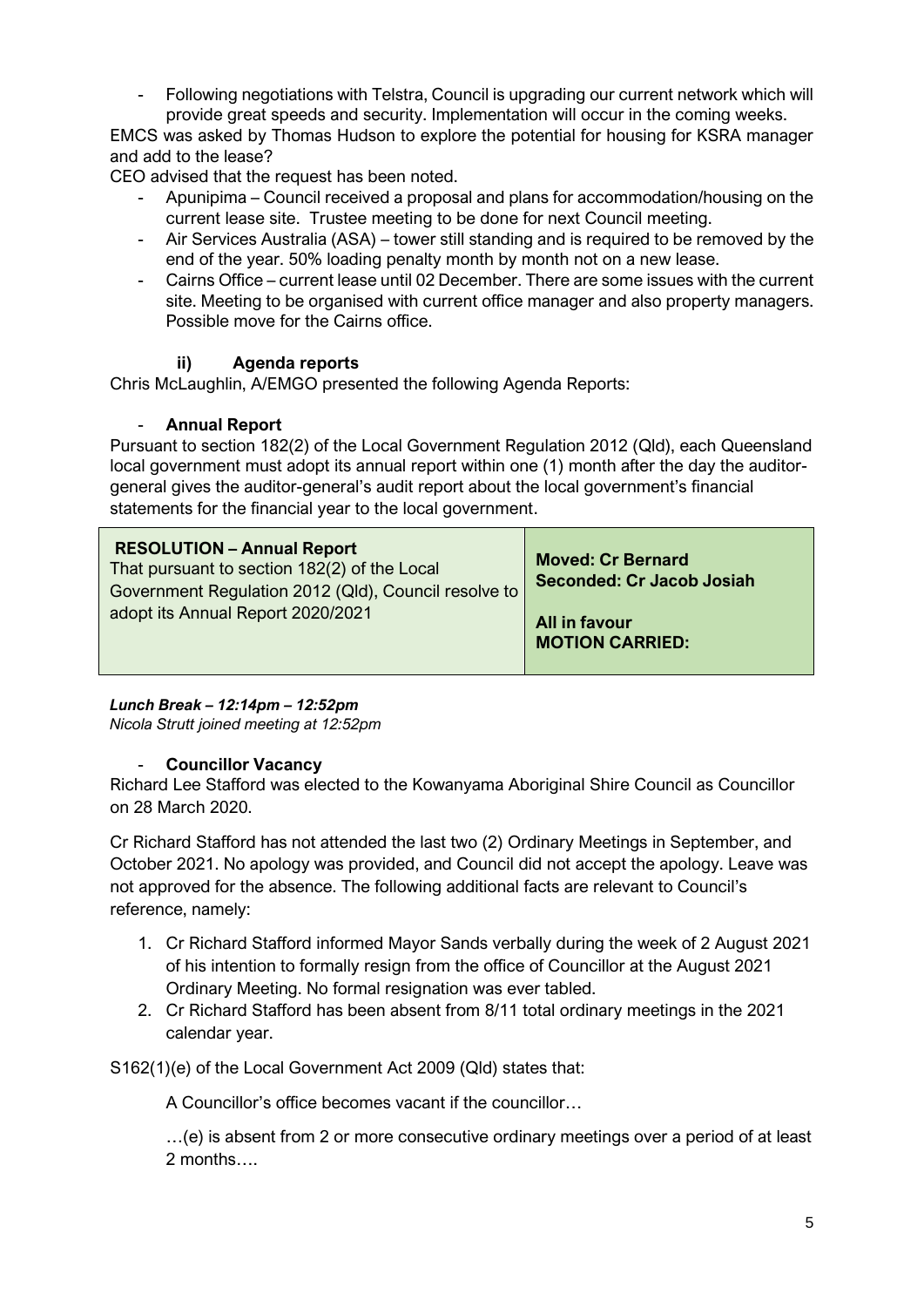Cr Richard Stafford has been absent without Leave of Absence for two (2) consecutive meetings over more than the 2-month period.

The LGA is clear on the automatic nature of the vacancy when the above occurs and the exceptions (i) – (iii) are not applicable. The Council has no discretion.

In terms of the Act, a vacancy is therefore deemed to have occurred.

Section 163 of the LGA requires the vacancy to be filled as it has become vacant more than three (3) months before the next election. Pursuant to section 166 of the LGA, the vacancy occurred in the "middle" of the local government's term, being the 24-month period that begins exactly one year following the quadrennial election (28 March 2021) and ends the day before the third anniversary of the quadrennial election (27 March 2023).

Bi-election is required to fill the vacancy.

It is anticipated that the holding of a by-election will cost the Council between \$30,000 - \$50,000, conducted independently by the Electoral Commission of Queensland (ECQ).

Report noted by Council – no resolution required.

- Looking at an election for new Councillor in January **Action Item:** A/EMGO to get dates from Electoral Commission for new councillor election

# **c) Executive Manager Finance (Acting)**

## **i) Information Report**

Nicola Strutt, A/EMF presented information report:

A monthly Finance report for the month of October 2021 has been prepared.

Key points from the October 2021 YTD report are as follows:

- net operating result is a \$3,598K profit, this is \$1,467K better than budget
- actual net operating income is \$8,854K this is \$524K better than budget
- actual operating expenditure is \$5,256K this is \$944K better than budget
- Net Profit is \$758K, this is \$1,370K better than budget
- Untied Cash Funds balance is \$3,406K

Please note these comparisons are to the Budget 2021-22 as adopted at the June 2021 Special Meeting.

- QAO Final Management Report letter to Mayor has been received confirming they have not identified any significant issues.

# **d) Executive Manager Roads, Infrastructure and Essential Services**

## **i) Information Report**

Jacqui Cresswell, EMRIES presented information report:

- Road trains are currently delivering gravel to sections of Pomp Rd from the stockpile at the Mitchell River. We have 17,000t to move and have moved 8500t to date.
- The road crew has had to relocate to Shelfo Rd and has completed 15km of heavy formation grading until the bulk of the gravel has been delivered to Pomp Rd. All gravel has now been delivered for Shelfo Rd. We expect the road trains to finish carting around the 20th November for all materials.
- We expect to have the road crew back on Pomp Rd on the week beginning 15th November.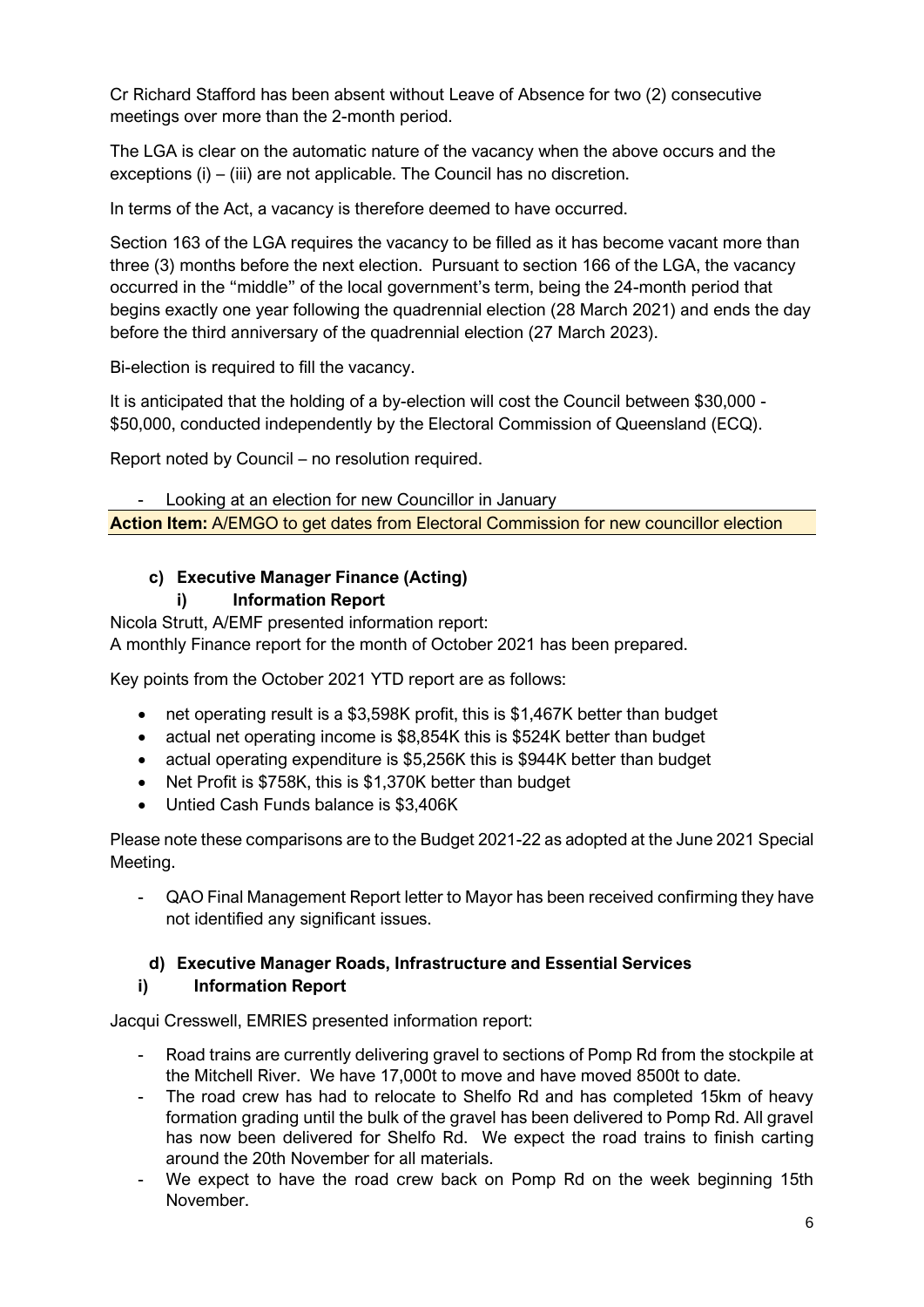- Gravel is currently also being stockpiled at the airport for next years gravel resheeting project so not to delay the project due to roads being closed over the wet season. This gravel is part of the additional funding we received as part of the NWQRRG.
- Works have been completed on Kowanyumvl road and 20km of heavy formation grading has been completed on Pomp Rd.
- As the wet season is approaching the crews are working as quickly as possible to complete all grant funded programs.
- The town streets and the Kowanyama-Dunbar Rd pavement works have been completed by Koppens.
- We have water trucks working 24 hours a day in the National Park to protect the road surface during the gravel cart through this area.
- Plumbers and carpenters are continuing with BAS maintenance works, although timeframes are still problematic. Water mains to the dump and dog pound are complete. Plumbers are currently attending Oriners to undertake works.
- Duplexes Construction Recommendation on tender for 278 Pindi Street is included in this meeting.

Family bistro/canteen renovation:

- Final inspection with building Certifier completed, final paperwork to be submitted to finalise project
- floor grinding and coatings underway on site
- defect list completed and provided to builder for rectification
- expected completed end of month November 27 Kowanyama staff houses
- carports on site and install pending
- internal plastering completed
- cabinetry, fitout and painting to be completed in November
- practical completion due end of December Women's meeting place
- community consultation completed
- floor plan agreed and design in progress
- works proposed to commence May 2022 after wet season ICCIP
- The redesign of the dump is now complete, depending on how the wet season impacts the area, further works may need to be undertaken.
- External fencing to area now complete
- Car crushing is continuing
- Tender documents for lining of sewage ponds to be advertised by end November.

Request for a design and construct of a new water testing lab at the water tower will be issued shortly so we can do more comprehensive water testing **Electrical** 

- Airconditioning installation at Oriners completed
- Generator service technician(Adam Mansey) carried out annual maintenance on KASC generators as part of pre cyclone season preparations
- Knuckle boom-EWP serviced it also had its annual inspection and certification
- Repairs to water bore which supplies water to football field sprinklers
- Organising new generator for Oriners to be delivered to site pre wet season-still waiting confirmation
- Organising water bore to be drilled at Oriners-still waiting for confirmation of drilling dates but should be before wet season
- Airport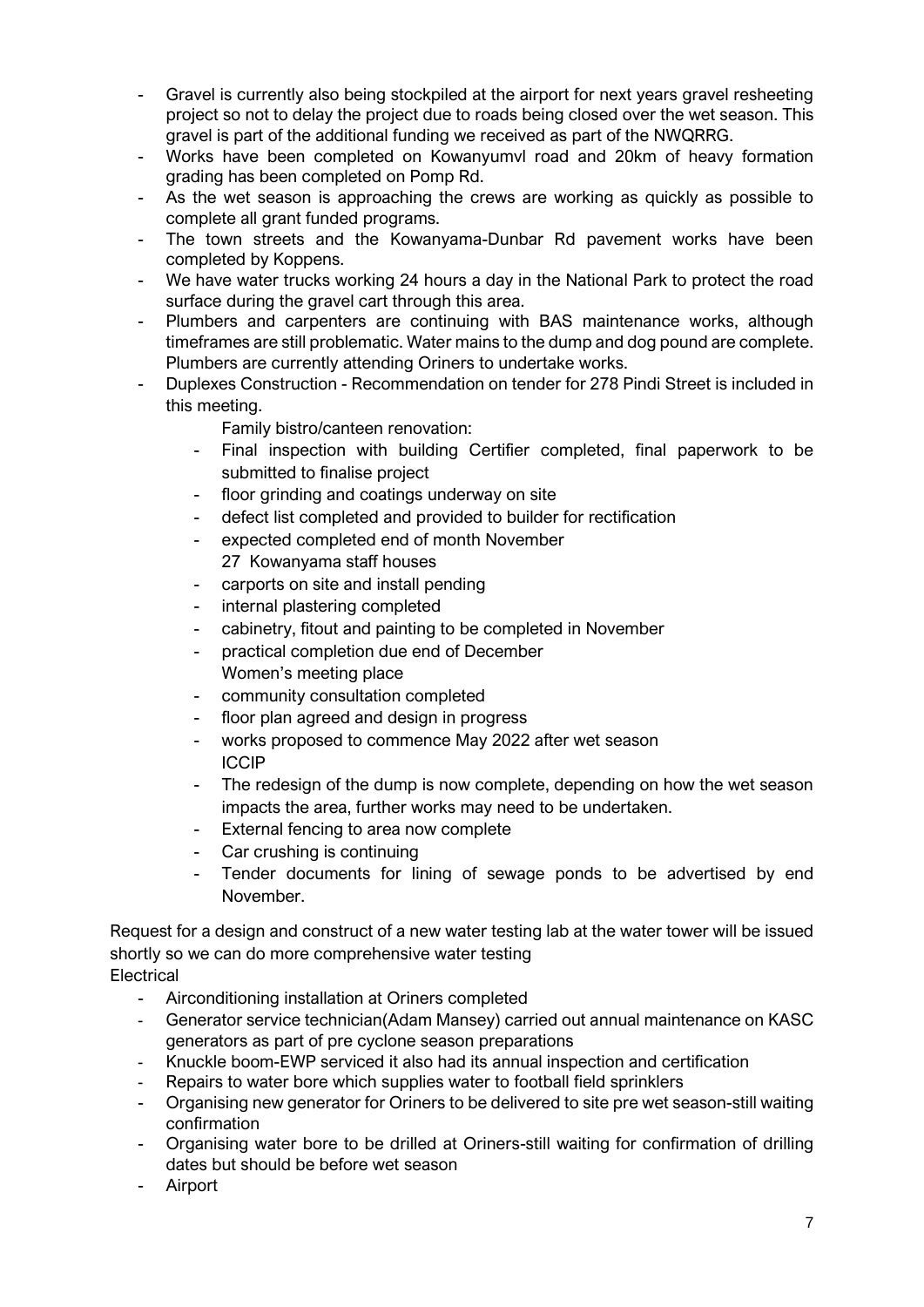- ARO training was completed 2 weeks ago with 5 new staff now being qualified to work airside. Refuelling course is being investigated and hopefully undertaken pre Christmas.
- The airport manager has been on sick leave and the other airport officer on sorry business which left the airport space vulnerable, many thanks to Mark Forrest for stepping in for call outs and refuelling duties.
- Workshop
- Contractor currently undertaking works in workshop with 2 local labourers, there have been a number of vehicles repaired and back in commission in the last month.

#### **ii) Agenda Reports**

Jacqui Cresswell, EMRIES presented the following Agenda Reports:

#### **Contract Award – TKASC2021-07 Social Housing Lot 278**

Tenders were called for the supply and installation of Construction Works for Social Housing Lot 278 as funded by Department of Housing and Public Works. Tenders were advertised in the Cairns Post on 16th October with an online campaign. Tenders Closed at 4pm on 8th November 2021. One (1) offer was received from HCCM PTY LTD T/A H.C BUILDING & **CONSTRUCTION** 

Award tender to HC Building and Construction for reasons:

- 1. Only submission to tender
- 2. Engagement with DATSIP to write IEOP and detailed understanding of requirements and Indigenous business owner
- 3. Satisfaction of key tender criteria
- 4. Delivery of Kowanyama airport project and experienced working within the region

Kowanyama Aboriginal Shire Council will internally charge all concrete, sand associated with the project & dump fees associated with this project.

| RESOLUTION - Contract Award - TKASC2021-07<br><b>Social Housing Lot 278</b><br>Pursuant to section 226 of the Local Government                                                                          | <b>Moved: Cr Cameron Josiah</b><br><b>Seconded: Cr Jacob Josiah</b> |
|---------------------------------------------------------------------------------------------------------------------------------------------------------------------------------------------------------|---------------------------------------------------------------------|
| Regulation 2012 (Qld), Council resolves to award<br>contract ref TKASC2021-07 for the supply & installation<br>of Social Housing Lot 278 to HCCM PTY LTD T/A H.C<br><b>BUILDING &amp; CONSTRUCTION.</b> | <b>All in favour</b><br><b>MOTION CARRIED:</b>                      |

## **Specialised Services – Plumbing and Gas Fitting – Pumping Irrigation & Machinery Services**

In 2018, Council advertised for companies to go on their Prequalified Supplier register (PSA). PIMS were successful in this process and became registered under Council's PSA in December 2018 – Prequalified Supplier Arrangement. This, in part, was due to the local knowledge and experience PIMS have with all our pump stations as they were the initial installers. The Prequalified Supplier Arrangement expired 11 January 2021.

In 2020, Council again advertised for companies to qualify under the PSA. As PIMS were already on this register and no end date was specified to it, PIMS did not tender.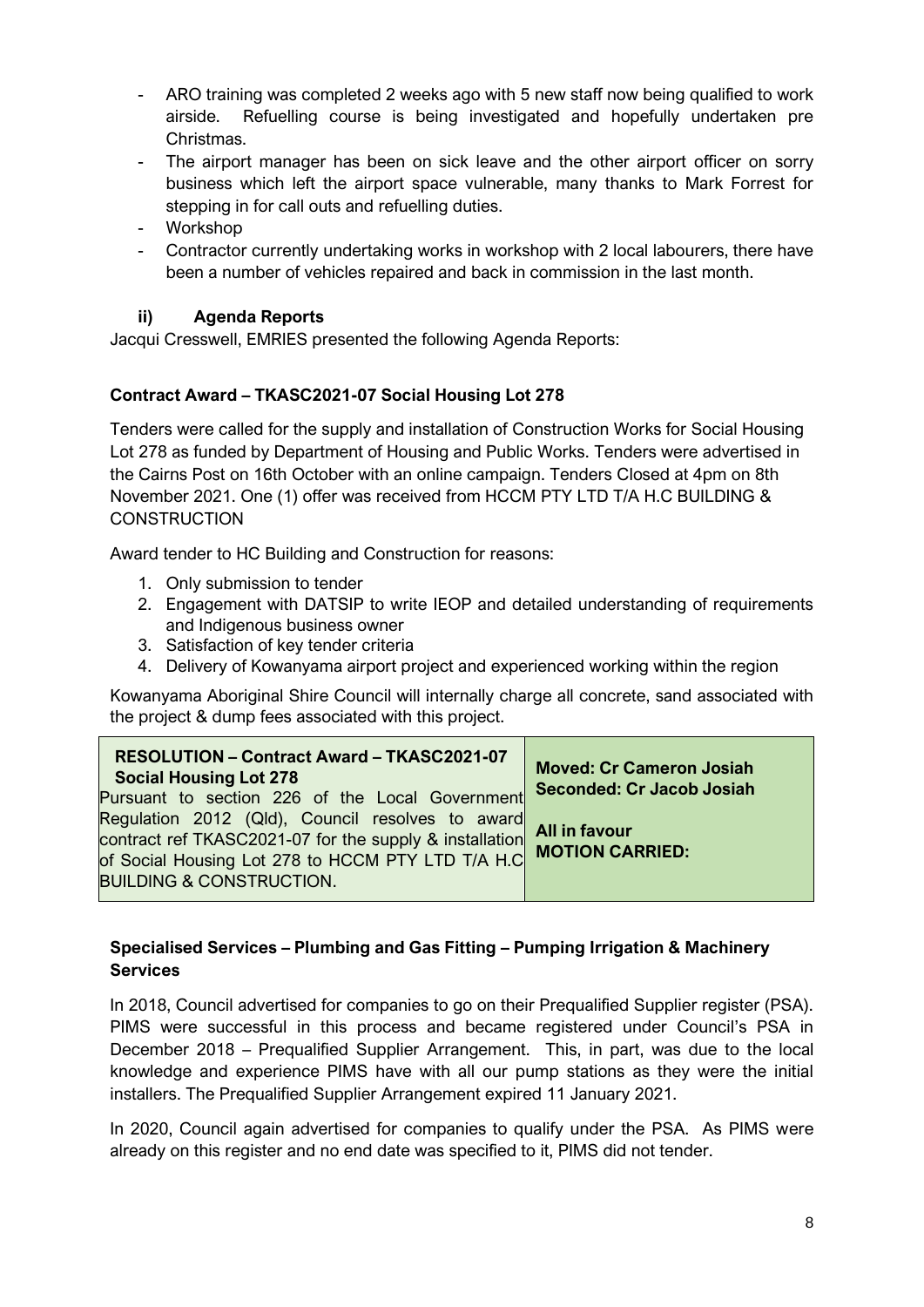PIMS are an essential supplier to community essential services area, due to their knowledge and experience with Council pump stations and bores. These services are of a specialised nature and it would be disadvantageous/ impractical for council to seek to engage alternate services at this time.

| <b>RESOLUTION - Specialised Services - Plumbing</b><br>and Gas Fitting - Pumping Irrigation & Machinery<br><b>Services</b>                                                                                                                                                              | <b>Moved: Cr Elroy Josiah</b><br><b>Seconded: Cr Bernard</b> |
|-----------------------------------------------------------------------------------------------------------------------------------------------------------------------------------------------------------------------------------------------------------------------------------------|--------------------------------------------------------------|
| That pursuant to section 235(b) of the Local Government<br>Regulation 2012 (Qld), Council engage Pumping<br>Irrigation & Machinery Services to undertake works on<br>their water supply system, including 3 x triplex pumps<br>water bores and filters due to the specialised nature of | All in favour<br><b>MOTION CARRIED:</b>                      |
| the services, and their 20-year history servicing Council's<br>water needs, meaning it would be impractical and/or<br>disadvantageous for Council to invite quotes or tenders<br>for the work.                                                                                          |                                                              |

#### **e) Executive Manager Community Services i) Information Report**

Kevin Bell, EMCS presented information report

- Dual manager positions have been offered for Aged Care.
- Australia Post manager position has been accepted
- CoVid vaccination statistics are pretty good  $-1<sup>st</sup>$  dose at 75% and  $2<sup>nd</sup>$  dose at 55%
- 137 doses had been administered last week
- Cyclone preparedness BBQ for storm preparation meeting on 17 November.
- Aged Care new kitchen staff commenced. Training continues with TAFE north (Cert III in Individual Support)
- Position advertised for Playgroup Manager. Exploring different venues for playgroup.

#### **f) Executive Manager Human Resources i) Information Report**

Caroline Smith, A/EMHR presented information report:

- Four (4) current vacancies for Council positions- Playgroup team leader, Airport Administration Officer, Executive Manager Finance (on hold), Executive Manager Human Resources (on hold).
- Five (5) new appointments for November Business Enterprises Manager, Post Office Manager, Junior Support Worker, Disability and Aged Care Support Worker, Cultural Advisor.
- Training Airport Reporting Officer (ARO) training took place week commencing 01 November.
- Cert III Plumbing David Paul and Leon "Scotty" Gilbo are currently attending their first block at TAFE and have completed their first week.
- A second Cert II in Security Operations is being held this week in co-operation with RISE.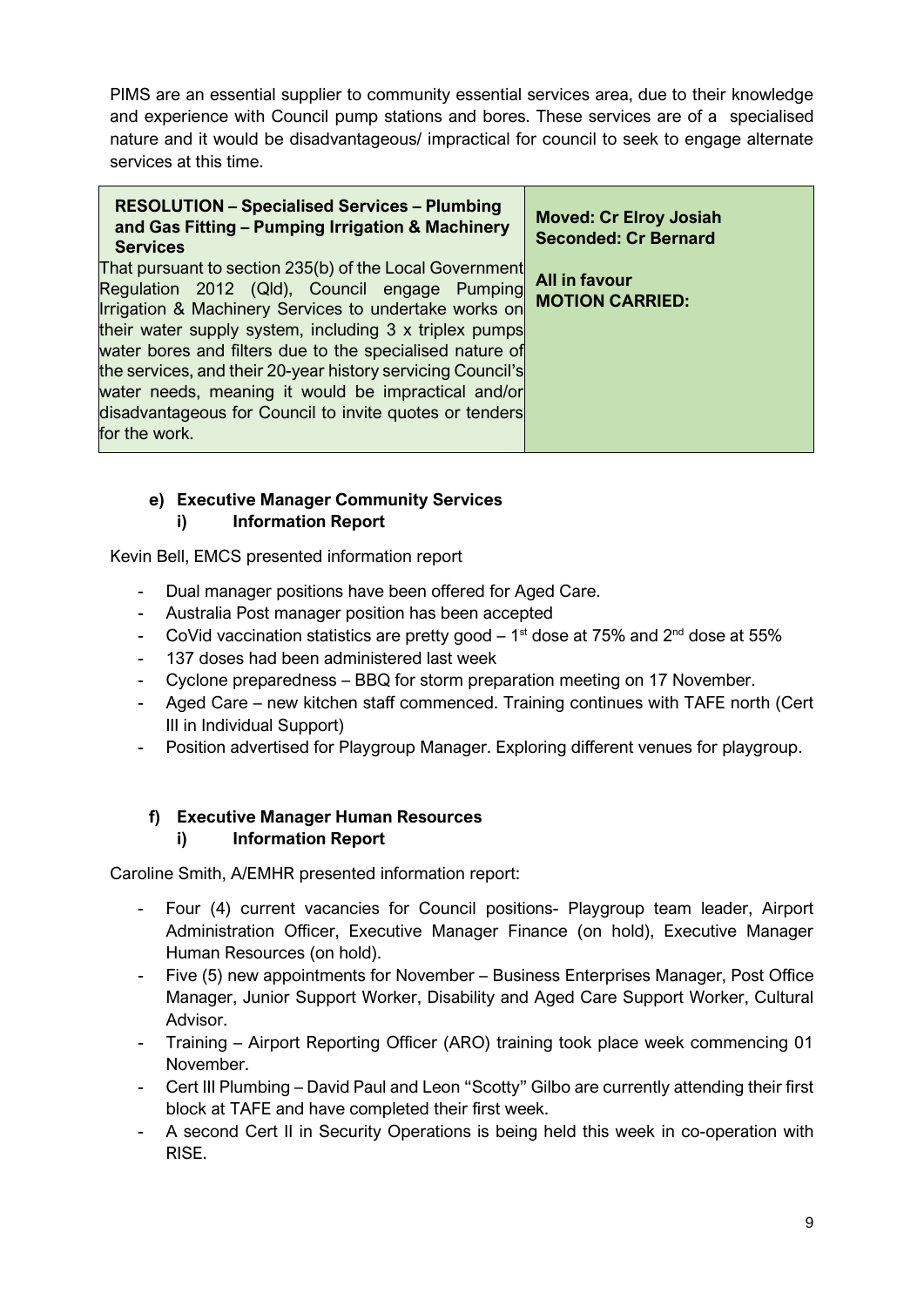## **6) Closed Business**

In accordance with the provisions of section 254J of the Local Government regulation 2012, a local government may resolve to close a meeting to the public to discuss confidential items, such that its Councillors or members consider it necessary to close the meeting.

| <b>RESOLUTION - Closed Business (1:55pm)</b><br>That the meeting be closed to the public to discuss the<br>following items, which are considered confidential in<br>accordance with Section 254J of the Local<br>Government Regulation 2012, for the reasons<br>indicated: | <b>Moved: Cr Bernard</b><br><b>Seconded: Cr Jacob Josiah</b><br>All in favour<br><b>MOTION CARRIED:</b> |
|----------------------------------------------------------------------------------------------------------------------------------------------------------------------------------------------------------------------------------------------------------------------------|---------------------------------------------------------------------------------------------------------|
| Local Government Regulation 254J (f) matters<br>$\sim$<br>that may directly affect the health and safety of<br>an individual or a group of individuals                                                                                                                     |                                                                                                         |

| 2:11 <sub>pm</sub> | Seconded: Cr Jacob Josiah               |
|--------------------|-----------------------------------------|
|                    | All in favour<br><b>MOTION CARRIED:</b> |

| <b>RESOLUTION - Xtra Co Contracts exceeding</b><br>\$200,000<br>That in line with Council's financial delegations Council | <b>Moved: Cr Cameron Josiah</b><br><b>Seconded: Cr Bernard</b> |
|---------------------------------------------------------------------------------------------------------------------------|----------------------------------------------------------------|
| endorse payment of \$220,675.00 excl GST to Xtra Co.                                                                      | <b>All in favour</b><br><b>MOTION CARRIED:</b>                 |

| <b>RESOLUTION - Tenancy Management Cultural</b><br><b>Approval</b><br>That Council endorse the suggested change to social | <b>Moved: Cr Cameron Josiah</b><br><b>Seconded: Cr Jacob Josiah</b> |
|---------------------------------------------------------------------------------------------------------------------------|---------------------------------------------------------------------|
| housing allocation as requested by the Aboriginal                                                                         | All in favour                                                       |
| and Torres Strait Islander Housing Unit                                                                                   | <b>MOTION CARRIED:</b>                                              |

*NOTATION: That Council advise the TSI Housing Unit that this is an interim approval pending identification of more appropriate premises/ location for this family.* 

## **Council Meeting closed at 2:11pm**